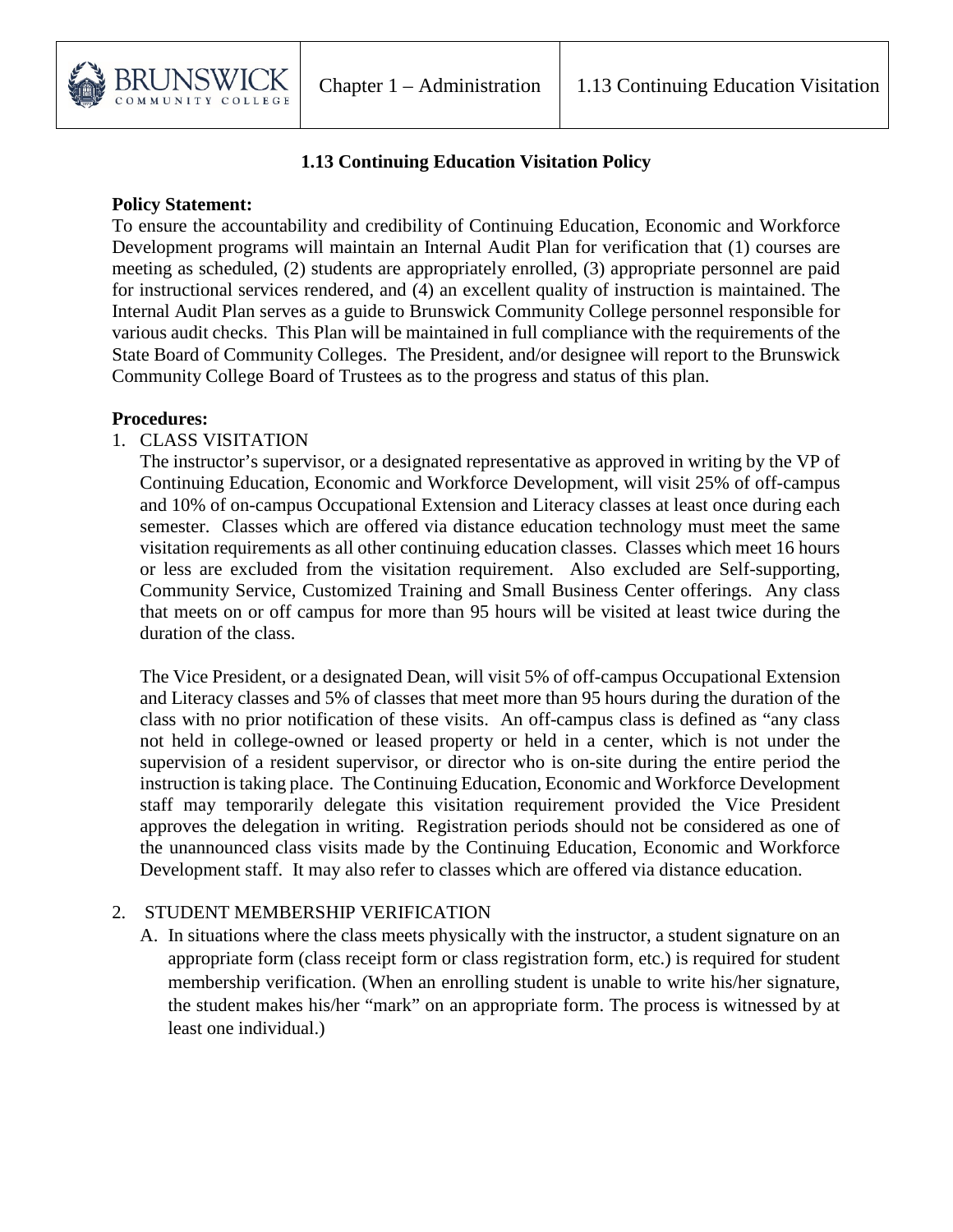- B. In situations where the class does not meet physically (such as Internet or other distance education courses) one of the following two criteria is required for student membership verification.
	- i. Evidence of payment of the applicable registration fee by the student. This evidence must link a specific student's payment to the specific class paid for. In case where no registration fee is paid documentation of the student's approved fee waiver is required.
	- ii. Electronic certification by the student, such as an emailed or faxed registration form or an electronic signature or an email, will be required for student membership verification in the course.

# 3. INSTRUCTOR VERIFICATION

College procedures associated with the payment of all full-time and part-time personnel outline a mutual responsibility of the Continuing Education, Economic and Workforce Development and the Office of Budget and Finance to ensure that instructional services have been rendered and that the proper individuals are being paid. Verification of accurate instructor payment is ensured as follows:

- A. An instructor is positively identified upon initial employment by submitting a photocopy of the Social Security card/green card, a photo copy of current driver's license, the Federal I-9 form (with supporting documentation), and state and federal tax forms to the Human Resources.
- B. A part-time instructor contract signed by the Vice President for Continuing Education, Economic and Workforce Development or designee.
- C. The appropriate Continuing Education, Economic and Workforce Development Director verifies the timesheet/invoice amount and end of the course paperwork for each instructor for each course. Business Office personnel disperses the paychecks. The verifications are maintained in the Business Office until released from audit.

### 4. INSTITUTIONAL APPROVAL PROCESS

The Vice President for Continuing Education, Economic and Workforce Development or designated Dean is responsible for approving the establishment/offering of all continuing education classes consistent with the mission and role of the community college system. The Vice President for Continuing Education, Economic and Workforce Development also ensures that a planning and evaluation process is in place that meets the criteria for accreditation by the Southern Association of Colleges and Schools (SACSCOC).